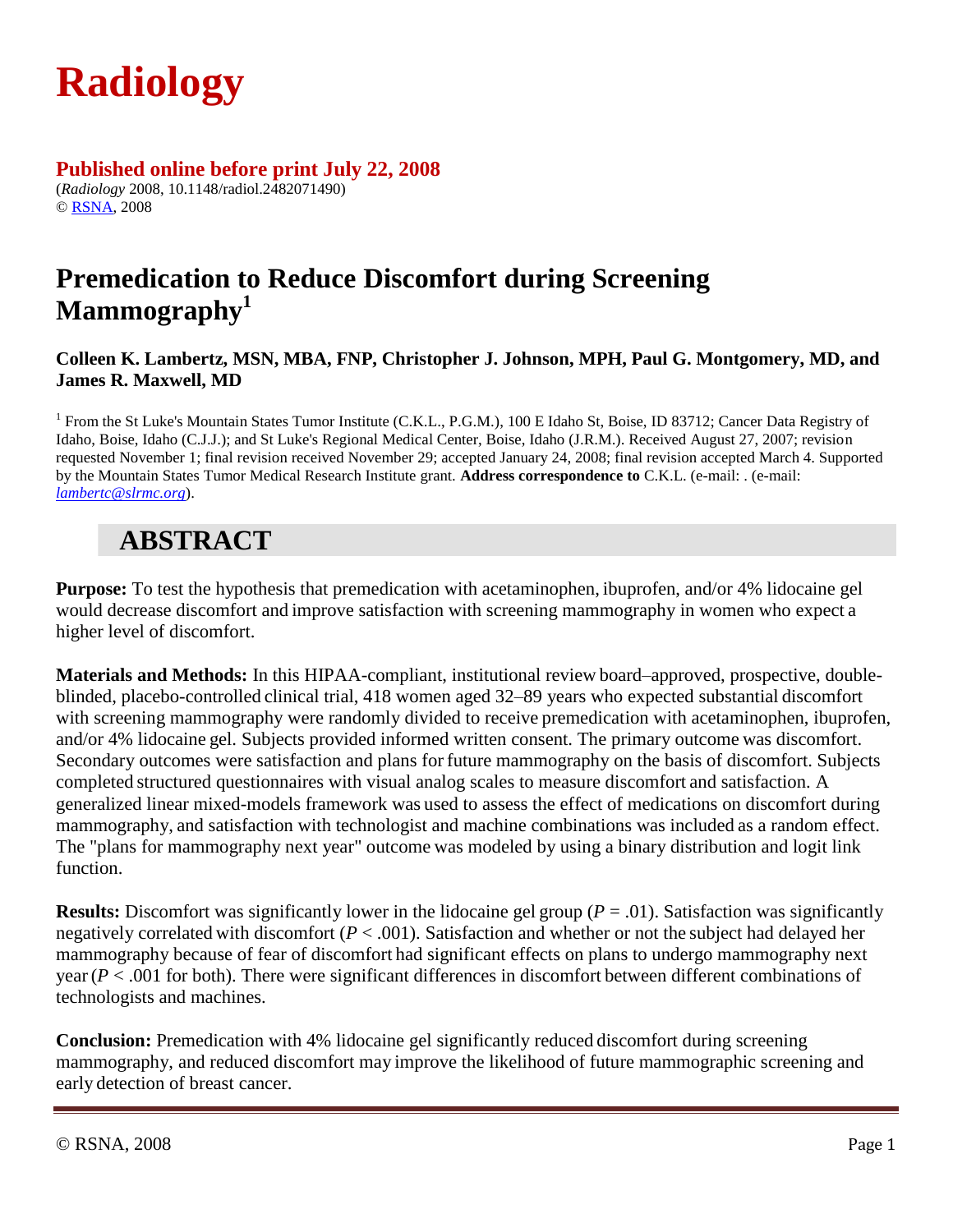## **INTRODUCTION**

Breast cancer affects more women than any other nonskin cancer and accounts for one-fifth of all deaths in women aged  $40-50$  years  $(1,2)$  $(1,2)$ . Only recently have mortality rates declined, with decreases of 2.3% per year between 1990 and 2002. These decreases are believed to be primarily the result of earlier detection and improved treatment [\(1\)](file:///C:/ESBALABS/TOPICAINE_4/CLINICAL%20STUDIES/ST%20LUKES%20MAMMOGRAPHY%20STUDY/Radiology%202482071490v1.htm%23R1).

A number of randomized clinical trials have shown that early detection of breast cancer with mammography reduces breast cancer mortality in women aged 40–74 years by about one-third to one-half [\(3](file:///C:/ESBALABS/TOPICAINE_4/CLINICAL%20STUDIES/ST%20LUKES%20MAMMOGRAPHY%20STUDY/Radiology%202482071490v1.htm%23R3)[–8\)](file:///C:/ESBALABS/TOPICAINE_4/CLINICAL%20STUDIES/ST%20LUKES%20MAMMOGRAPHY%20STUDY/Radiology%202482071490v1.htm%23R8). Still, recent reports suggest that approximately one-half to two-thirds of women do not follow established guidelines for mammography  $(1,9)$  $(1,9)$ .

One factor affecting the utilization of mammography is fear of pain  $(10-17)$  $(10-17)$ . It is well documented that many women experience discomfort in their breasts during mammography [\(15,](file:///C:/ESBALABS/TOPICAINE_4/CLINICAL%20STUDIES/ST%20LUKES%20MAMMOGRAPHY%20STUDY/Radiology%202482071490v1.htm%23R15)[18](file:///C:/ESBALABS/TOPICAINE_4/CLINICAL%20STUDIES/ST%20LUKES%20MAMMOGRAPHY%20STUDY/Radiology%202482071490v1.htm%23R18)[–21\)](file:///C:/ESBALABS/TOPICAINE_4/CLINICAL%20STUDIES/ST%20LUKES%20MAMMOGRAPHY%20STUDY/Radiology%202482071490v1.htm%23R21) and that expectation of pain and anxiety are important predictors of pain with the procedure [\(19](file:///C:/ESBALABS/TOPICAINE_4/CLINICAL%20STUDIES/ST%20LUKES%20MAMMOGRAPHY%20STUDY/Radiology%202482071490v1.htm%23R19)[–25\)](file:///C:/ESBALABS/TOPICAINE_4/CLINICAL%20STUDIES/ST%20LUKES%20MAMMOGRAPHY%20STUDY/Radiology%202482071490v1.htm%23R25). Physician recommendation is one of the strongest predictors of participation in mammography, yet physicians avoid ordering mammograms because of concerns about the discomfort associated with the procedure [\(12](file:///C:/ESBALABS/TOPICAINE_4/CLINICAL%20STUDIES/ST%20LUKES%20MAMMOGRAPHY%20STUDY/Radiology%202482071490v1.htm%23R12)[,26](file:///C:/ESBALABS/TOPICAINE_4/CLINICAL%20STUDIES/ST%20LUKES%20MAMMOGRAPHY%20STUDY/Radiology%202482071490v1.htm%23R26)[–31\)](file:///C:/ESBALABS/TOPICAINE_4/CLINICAL%20STUDIES/ST%20LUKES%20MAMMOGRAPHY%20STUDY/Radiology%202482071490v1.htm%23R31).

To our knowledge, little research has been performed to discover methods of reducing the discomfort associated with mammography [\(32\)](file:///C:/ESBALABS/TOPICAINE_4/CLINICAL%20STUDIES/ST%20LUKES%20MAMMOGRAPHY%20STUDY/Radiology%202482071490v1.htm%23R32). Kornguth et al [\(13\)](file:///C:/ESBALABS/TOPICAINE_4/CLINICAL%20STUDIES/ST%20LUKES%20MAMMOGRAPHY%20STUDY/Radiology%202482071490v1.htm%23R13) found that patients who were allowed control over the compression portion of the mammography procedure perceived significantly less discomfort and improved overall satisfaction. A serendipitous finding was that almost one-fourth of the patients studied took pain medication or a tranquilizer before the procedure, but the sample size was not sufficient to determine the effects of these medications on perceived discomfort.

In a 1998 prospective, randomized, double-blinded, placebo-controlled trial [\(32\)](file:///C:/ESBALABS/TOPICAINE_4/CLINICAL%20STUDIES/ST%20LUKES%20MAMMOGRAPHY%20STUDY/Radiology%202482071490v1.htm%23R32), 265 subjects were premedicated with 1000 mg of acetaminophen before undergoing screening mammography. No significant difference in discomfort was noted between the intervention, placebo, and usual care groups. Expectation of higher discomfort was not a criterion for inclusion.

We conducted this study to test the hypothesis that premedication with acetaminophen, ibuprofen, and/or 4% lidocaine gel would decrease discomfort and improve satisfaction with screening mammography in women who expect a higher level of discomfort. A more comfortable experience may increase the number of women who participate in regular mammographic screening and increase early detection of breast cancer.

# **MATERIALS AND METHODS**

This prospective, randomized, double-blinded, placebo-controlled clinical trial complied with the Health Insurance Portability and Accountability Act and received institutional review board approval. All subjects provided informed written consent. The 4% lidocaine (**Topicaine**) was provided at no charge by the manufacturer (ESBA Laboratories, Jupiter, Fla). The authors had full control of the data and information submitted for publication.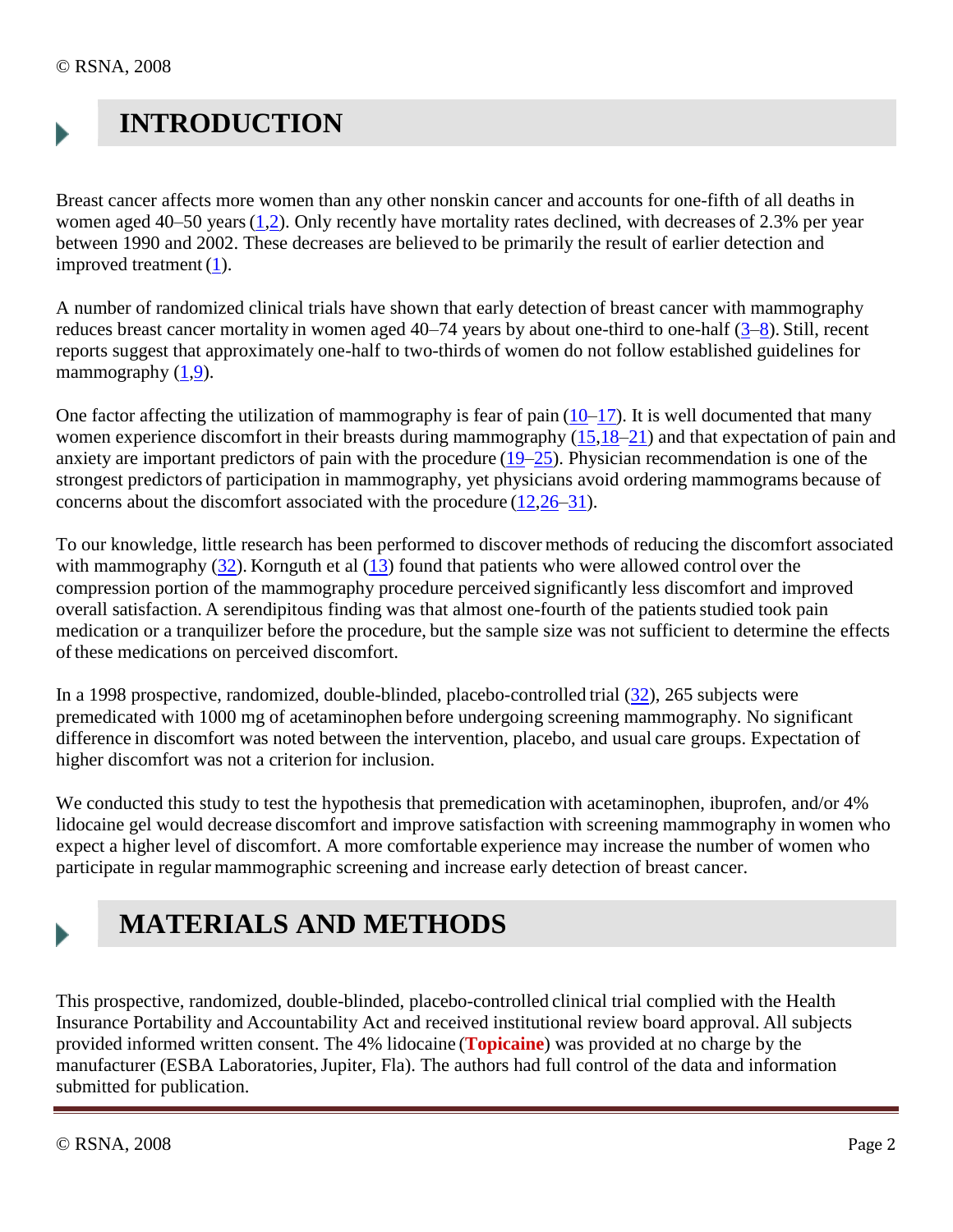#### **Recruitment**

Eligible subjects were women scheduled to undergo screening mammography between March 30 and June 9, 2006, who expected discomfort of 40 or higher on a verbal report scale (VRS) (0, no discomfort; 100, worst pain imaginable) [\(33\)](file:///C:/ESBALABS/TOPICAINE_4/CLINICAL%20STUDIES/ST%20LUKES%20MAMMOGRAPHY%20STUDY/Radiology%202482071490v1.htm%23R33). Excluded from the study were women who *(a)* expected discomfort levels of less than 40; *(b)* were unable to adhere to the study protocol; *(c)* had a sensitivity or allergy to acetaminophen, ibuprofen, or lidocaine; or *(d)* had known liver or kidney dysfunction.

Screening telephone calls were placed to 2140 potential subjects. Of the 1565 potential subjects who met the study criteria, 521 agreed to participate. They were instructed to avoid taking any pain medication 24 hours before appointment time and arrive at the mammography center at least 60 minutes early. Reminder calls were made the day before the appointment.

Of the 521 subjects who initially agreed to participate, 103 later became ineligible owing to inability to arrive 60 minutes early, rescheduling of appointments outside the enrollment period, use of pain medication before arrival, or voluntary withdrawal before signing the consent. Four hundred eighteen subjects completed the study.

At enrollment, subjects rated their premammography level of anxiety, breast tenderness, and expectation of discomfort with visual analog scales (VAS) (0, none; 100, worst imaginable anxiety, tenderness, or pain, respectively) [\(33,](file:///C:/ESBALABS/TOPICAINE_4/CLINICAL%20STUDIES/ST%20LUKES%20MAMMOGRAPHY%20STUDY/Radiology%202482071490v1.htm%23R33)[34\)](file:///C:/ESBALABS/TOPICAINE_4/CLINICAL%20STUDIES/ST%20LUKES%20MAMMOGRAPHY%20STUDY/Radiology%202482071490v1.htm%23R34). A registered nurse randomly divided subjects into 12 study groups: *(a)* 1000 mg of acetaminophen, *(b)* 800 mg of ibuprofen, *(c)* oral placebo, *(d)* 1 oz or less of 4% lidocaine gel, *(e)* gel placebo, *(f)* 1000 mg of acetaminophen and 1 oz or less of 4% lidocaine gel, *(g)* 1000 mg of acetaminophen and gel placebo, *(h)* 800 mg of ibuprofen and 1 oz or less of 4% lidocaine gel, *(i)* 800 mg of ibuprofen and gel placebo, *(j)* oral placebo and 1 oz or less of 4% lidocaine gel, *(k)* oral placebo and gel placebo, or *(l)*routine mammographic screening (usual care) in order of arrival at the clinic. This design ensured evaluation of all combinations of the study medications.

Oral medications and placebos were identical in appearance. The 4% lidocaine was transferred from manufacturer's packaging to single-dose syringes indistinguishable from the placebo gel syringes. The medications and placebos were packaged in sequentially numbered envelopes according to a random number list generated by the random number generator function under data analysis in Excel software (version 5.0; Microsoft, Redmond, Wash). Empty envelopes indicated the "usual care" group. The randomization schedule was concealed until enrollment ended.

Trained by the principal investigator, the registered nurse administered the oral medications or placebos, applied the gels to the skin of the chest from the clavicles to the inferior costal margins and laterally to the midaxillary lines, and covered the gels with plastic wrap to ensure consistency of application. The registered nurse also assisted with gel removal at appointment time.

Absorption time (time between drug administration and the first mammographic film) for the oral medications ranged from 36 to 129 minutes (mean, 81.3 minutes; median, 80 minutes). Gel absorption time (amount of time the gel was on the skin) ranged from 30 to 75 minutes (mean, 47.8 minutes; median, 48 minutes). The time between gel removal and the first mammographic film ranged from 30 to 65 minutes.

Before mammography, subjects underwent breast examination by a registered nurse examiner (standard procedure in this facility), who recorded palpable abnormalities if present. The registered nurse breast examiners and mammographic technologists were blinded to study subjects. After mammography, subjects completed a structured questionnaire that measured several variables to determine their influence on discomfort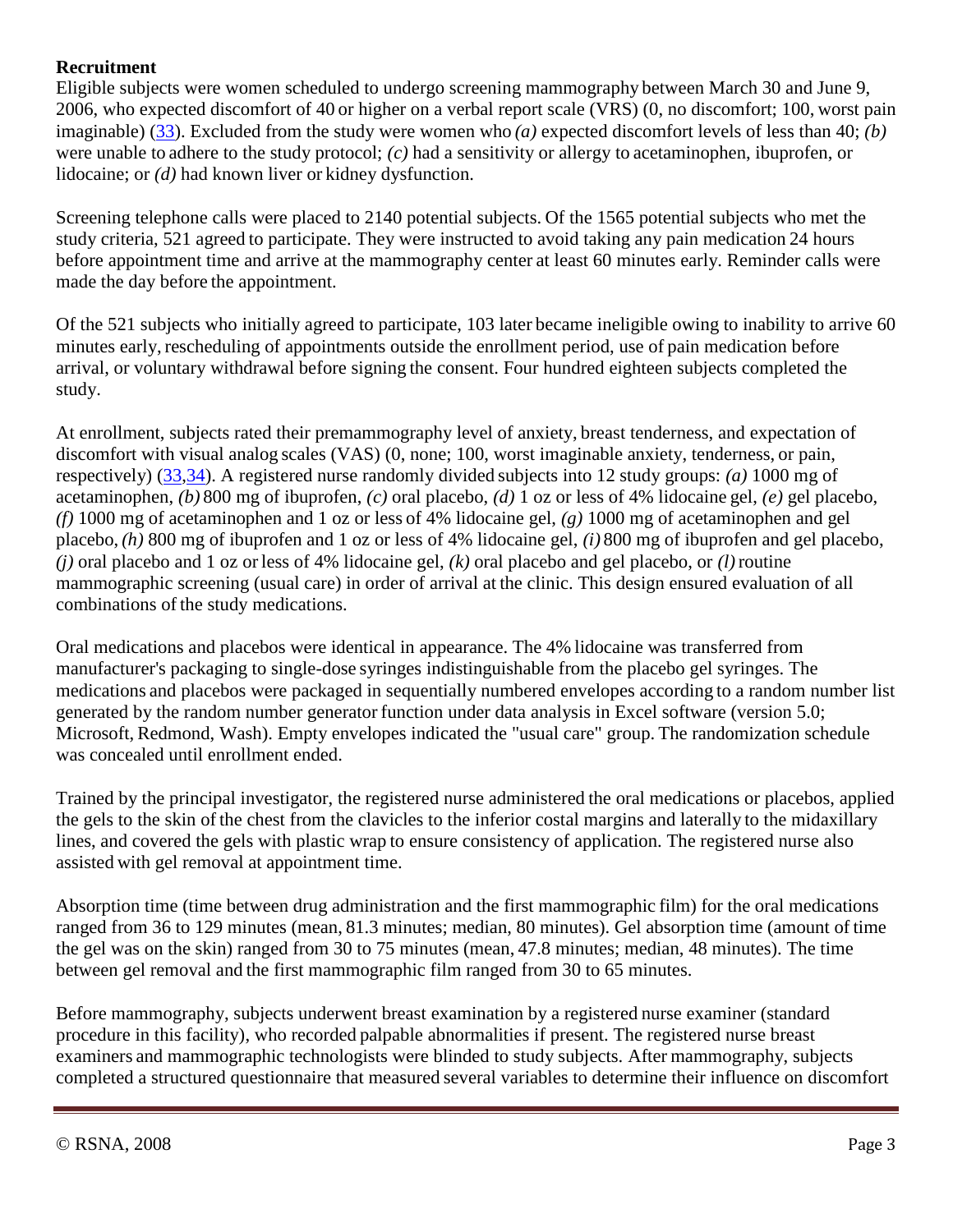and satisfaction, including age, race, marital status, education, history of prior mammography, personal history of breast cancer, whether or not the subject had delayed the study mammography because of concern over possible discomfort, and perceptions about the technologist and nurse examiner [\(Table 1\)](file:///C:/ESBALABS/TOPICAINE_4/CLINICAL%20STUDIES/ST%20LUKES%20MAMMOGRAPHY%20STUDY/Radiology%202482071490v1.htm%23T1). The questionnaire was similar to one used in the 1998 acetaminophen study [\(32\)](file:///C:/ESBALABS/TOPICAINE_4/CLINICAL%20STUDIES/ST%20LUKES%20MAMMOGRAPHY%20STUDY/Radiology%202482071490v1.htm%23R32).

A VAS was used to rate discomfort (0, none; 100, worst pain imaginable) and satisfaction (0, not at all satisfied; 100, highest possible satisfaction). Plans for future mammography on the basis of discomfort and other variables were measured by using self-report questions with fixed-alternative responses. Adverse events were documented as they were reported by subjects or observed by enrolling registered nurses. After completion of the questionnaires, the subjects were discharged from the center with no further follow-up.

Radiologists certified in mammographic interpretation were blinded to study subjects and read the mammograms at a separate site the day after mammography was performed. Film quality was judged according to American College of Radiology quality parameters and quality assurance data required by the Mammography Quality Standards Act of 1992, for example, the standard technologist retake rate (total number of retakes at the time of mammography divided by total number of patients). Mean unadjusted scores by intervention for the 12 groups are shown in [Table 2.](file:///C:/ESBALABS/TOPICAINE_4/CLINICAL%20STUDIES/ST%20LUKES%20MAMMOGRAPHY%20STUDY/Radiology%202482071490v1.htm%23T2)

#### **Statistical Analysis**

Based on effect sizes observed in the 1998 acetaminophen study [\(32\)](file:///C:/ESBALABS/TOPICAINE_4/CLINICAL%20STUDIES/ST%20LUKES%20MAMMOGRAPHY%20STUDY/Radiology%202482071490v1.htm%23R32), the estimated sample size was 60 subjects per group, for a total of 720 subjects. Sample size estimates were based on the following: standard deviation within group, 20; analysis of variance design,  $4 \times 3$ ; alevel, .05; and power, 80%; adjustments were made for nonindependence among patient observations. Owing to logistical changes at the study site that required an extended delay in further enrollment, interim analysis was conducted after enrollment of 418 subjects. Significant effects were observed in the interim analysis, and enrollment was ended.

SAS software (version 9.1; SAS Institute, Cary, NC) was used to calculate descriptive statistics and Spearman rank-order correlation coefficients between continuous study variables and to perform analysis of variance of categoric variables on continuous variables. SAS PROC GLIMMIX software (version 9.1, SAS Institute; *<http://support.sas.com/rnd/app/da/glimmix.html>*) was used to assess the effect of oral drug and gel drug administration on perceived discomfort during mammography in a generalized linear mixed-models framework. Oral medication, gel medication, and their interaction were modeled as fixed effects, and the combination of technician and mammography machine was included as a random effect. Because multiple subjects in different intervention groups underwent mammography with the same combination of technician and mammography machine, this effect was included as a second (hierarchical) level in the model. Estimates from a generalized linear model fit (a model without random effects) were used as the starting values for the generalized linear mixed model, which was optimized by using a Newton-Raphson algorithm with ridging.

The satisfaction outcome was modeled in a similar fashion, assuming a normal distribution with identity link function. The "plans for mammography next year" outcome was modeled by using a binary distribution and logit link function, with nurse examiner as the second (hierarchical) level in the model.

Models were adjusted for pertinent covariates. In the perceived mammography discomfort model, adjustments were made for expected discomfort, age, breast density (as judged by the radiologist), and history of previous screening mammography. In the satisfaction model, adjustments were made for discomfort, personal history of breast cancer, and the rating of how well the nurse listened and made adjustments when told to do so. In the "plans for mammography next year" model, adjustments were made for perceived discomfort, satisfaction, and delay of the study mammography owing to concern about discomfort. In that model, discomfort and satisfaction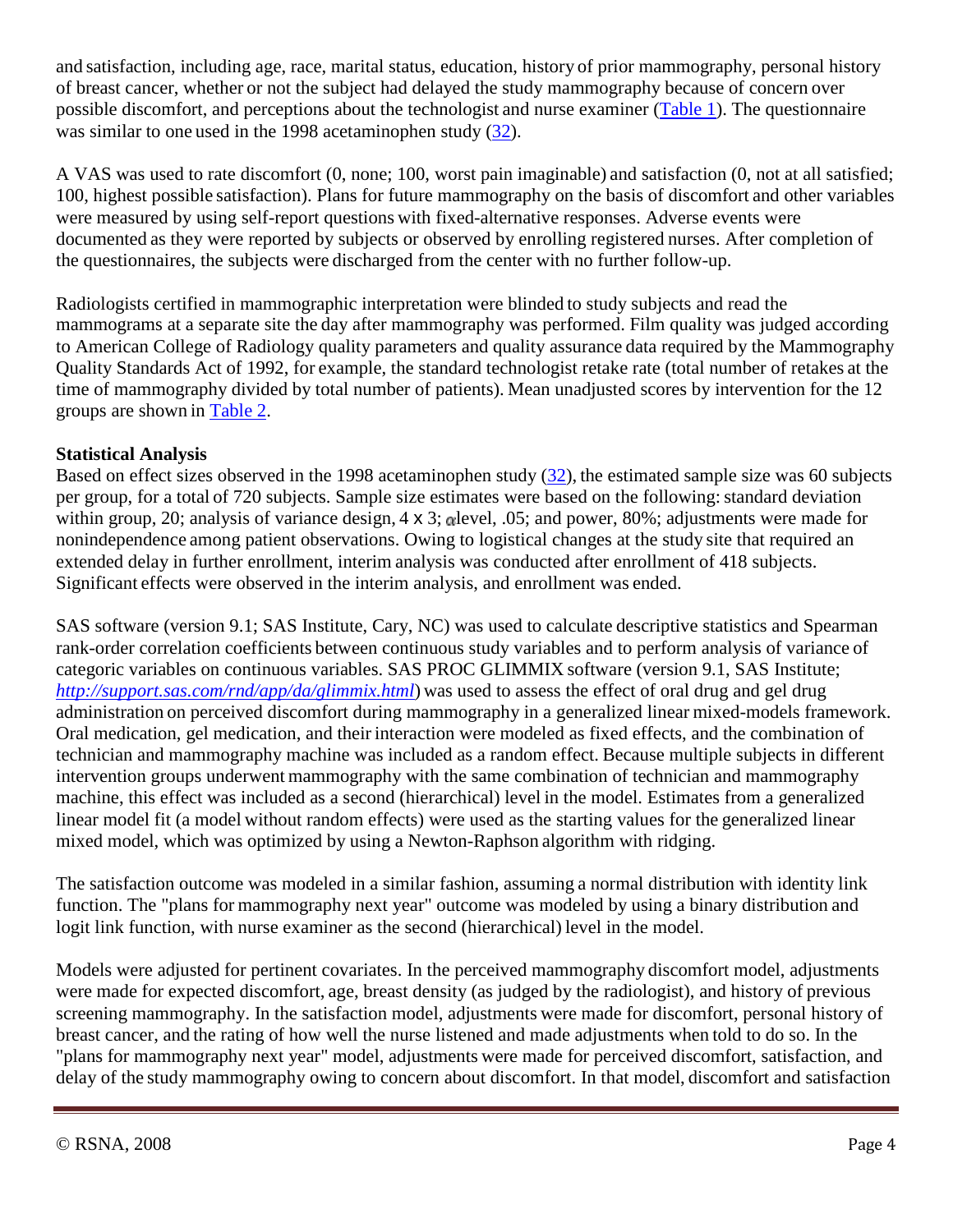were parameterized to yield the effect of a 10-point change in these variables on the odds of undergoing mammography next year (definitely yes vs otherwise). The value of 10 was chosen to reflect a reasonable or potentially clinically relevant difference in pain scores.

#### **Safety**

The medications were chosen for their accessibility and safety profiles. Acetaminophen and ibuprofen are welltolerated, over-the-counter analgesics with few side effects with a single dose. **Topicaine** is an over-the-counter product that is water soluble and is easily removed before mammography. According to the manufacturer, potential side effects include hypersensitivity and local skin reaction manifested by mild, transient erythema or edema. According to the package insert, systemic adverse reactions after appropriate one-time use are unlikely because of the small dose absorbed. Recommended safety precautions on dosing and application were followed for all medications.

#### **RESULTS**  Þ

#### **Discomfort and Anxiety**

Expected discomfort during the screening interview for the upcoming mammography ranged from 40 to 100 on a VRS (mean, 64.0; median, 60.0). At enrollment, expected discomfort scores for that day's mammography ranged from 0 to 100 on a VAS (mean, 57.6; median, 60), with 76.3% (315 of 413) of subjects rating their discomfort higher than 40.

Premammography breast tenderness ratings ranged from 0 to 95 (mean, 26.6; median, 20.0), with 27.1% (112 of 413) of subjects reporting no tenderness and 28.6% (118 of 413) reporting tenderness scores of more than 40. Scores for anxiety about the upcoming mammography ranged from 0 to 100 (mean, 21.0; median, 10), with 20.2% (84 of 415) of subjects reporting anxiety scores of more than 40.

Scores for discomfort during mammography ranged from 0 to 100 (mean, 39.8; median, 38.5). Only 2.6% (11 of 418) of subjects reported no discomfort, 42.3% (177 of 418) reported discomfort scores of more than 40, and 2.9% (12 of 418) reported discomfort scores of 90 or higher. The most frequently reported causes of discomfort were tightness of squeezing (70.4% [293 of 416] of subjects), pulling on the skin (31.0% [129 of 416]), edges poking into the body (37.5% [156 of 416]), and the cold feeling of the machine (11.8% [49 of 416]).

Women who expected greater discomfort both at screening and at enrollment experienced more discomfort during their mammographic examination (*P* < .001 for both). Those with more tender breasts and higher anxiety also experienced more discomfort  $(P < .001$  for both). Similarly, higher expectations of discomfort at screening and enrollment, anxiety, and breast tenderness negatively affected satisfaction with the mammography experience ( $P = .03$ ,  $P < .001$ ,  $P = .003$ , and  $P = .02$ , respectively).

#### **Satisfaction**

Satisfaction ratings ranged from 7 to 100 (mean, 83.5; median, 90.0) and were higher than 80 for 63.7% (265 of 416) of subjects. The majority of subjects reported that interactions with the technologists and nurse examiners were positive. [Table 3](file:///C:/ESBALABS/TOPICAINE_4/CLINICAL%20STUDIES/ST%20LUKES%20MAMMOGRAPHY%20STUDY/Radiology%202482071490v1.htm%23T3) illustrates the perceived interactions between subjects and the technologists and nurse examiners. Women who experienced more discomfort during the study mammography were significantly less satisfied with the experience  $(P < .001)$ , and those who were less satisfied were also more likely to have delayed the study mammography  $(P = .004)$ .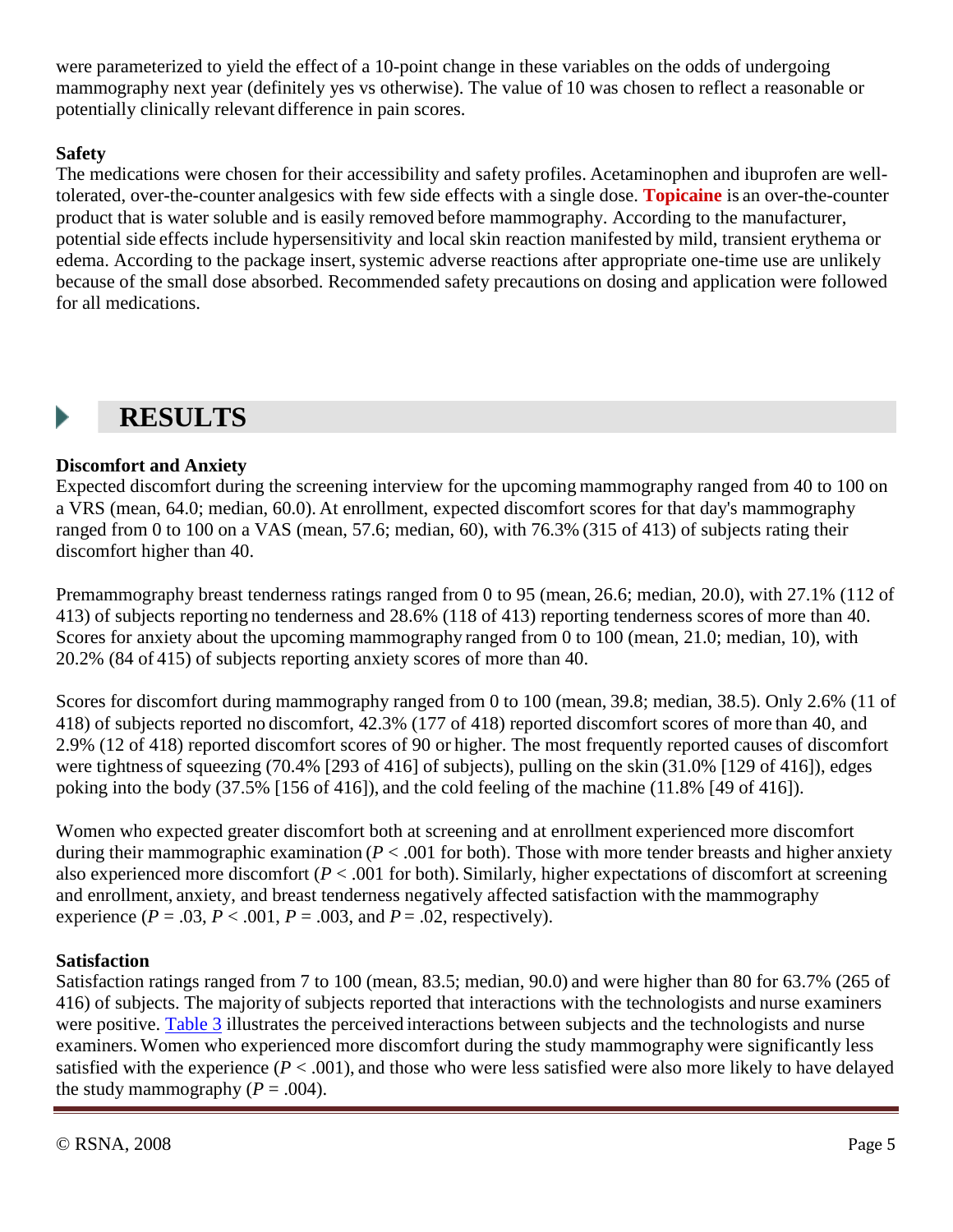#### **Mammography Delay**

Fifty-four of 416 (13.0%) subjects reported that they probably or definitely had delayed their mammographic examination because of concern over possible discomfort. Another 51 (12.3%) subjects said that they probably had not delayed their mammographic examination because of discomfort, and 286 (68.8%) said that they definitely had not delayed their mammographic examination for that reason.

Eight of 416 (1.9%) subjects said that they probably or definitely would not undergo mammography next year given the level of discomfort experienced during the study mammography. Another 42 (10.1%) subjects reported that they probably would undergo mammography next year, leaving some measure of doubt. The majority of subjects (366 [88.0%] of 416) indicated that they definitely would undergo mammography next year. Women who had delayed the study mammography owing to concerns over discomfort were significantly less likely to undergo mammography next year (*P* < .001), and those who were more satisfied were significantly more likely to do so  $(P < .001)$ .

#### **Safety**

Six of 418 subjects reported side effects from the interventions, including three of 144 (2.1%) who received placebo gel and three of 140 (2.1%) who received lidocaine gel. This resulted in an overallside effect rate of 1.4% (six of 418 subjects). All six subjects with side effects reported only local symptoms from gel administration. Five (three who received lidocaine gel and two who received placebo gel) reported a mildly itchy, pink discoloration of the skin on the breasts in the area of gel application on removal of the plastic wrap, consistent with potential side effects described in the lidocaine gel package insert. In these subjects, all symptoms subsided within approximately 1 hour. The sixth subject (who received placebo gel) called to report that several hours after gel removal she experienced itching and hives only on the breasts. These symptoms resolved in a few days with over-the-counter steroid cream. There were no differencesin adverse effects between the gel intervention groups. No systemic side effects were reported.

#### **Image Quality Assessment**

No films were judged by the radiologist to be inadequate because of study-related issues. The standard technologist retake rate did not vary owing to study-related issues, and the overall quality of the study films was judged as 100% acceptable.

#### **Primary Outcome: Discomfort (Model Results)**

After adjustment for expected discomfort, age, breast density, and history of previous screening mammography (fixed effects) and for the combination of technologist and mammography machine (random effect), there were significant differences in discomfort during mammography by type of gel  $(P = .01)$  [\(Table 4\)](file:///C:/ESBALABS/TOPICAINE_4/CLINICAL%20STUDIES/ST%20LUKES%20MAMMOGRAPHY%20STUDY/Radiology%202482071490v1.htm%23T4). No significant differences in discomfort were observed between types of oral medication (*P* = .35), and there was no interaction between gel and oral medication type  $(P = .84)$ . Discomfort scores did not vary significantly by breast density in a univariate model ( $P = .35$ ) or the mixed model ( $P = .149$ ); all other covariates were significant in the mixed model. Topical application of 4% lidocaine gel resulted in significantly lower discomfort during mammography than placebo or no gel.

#### **Secondary Outcomes**

*Satisfaction.*—After adjustment for discomfort, personal history of breast cancer, and subjects' ratings of how well the nurse listened and made adjustments when told to (fixed effects) and for the combination of technician and mammography machine (random effect), there were no significant differences in satisfaction by gel type (*P* = .55), oral medication (*P* = .25), or their interaction (*P* = .84) [\(Table 5\)](file:///C:/ESBALABS/TOPICAINE_4/CLINICAL%20STUDIES/ST%20LUKES%20MAMMOGRAPHY%20STUDY/Radiology%202482071490v1.htm%23T5). Discomfort significantly decreased satisfaction ( $P < .001$ ). Having a personal history of breast cancer was associated with higher satisfaction ( $P =$ .05), as were higher ratings of how well the nurse listened and made adjustments when the subject told her to (*P*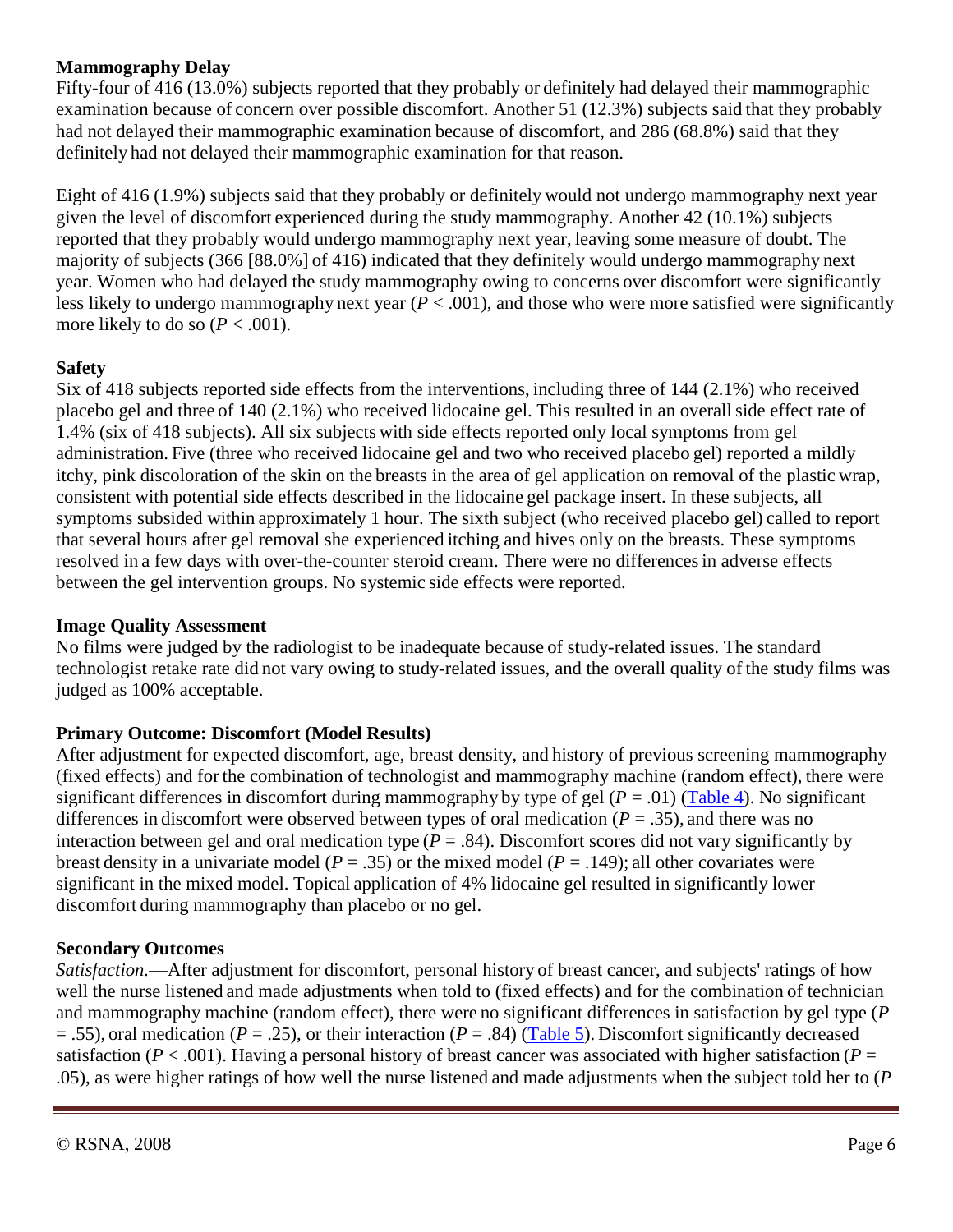< .001). Subjects who felt the technologist listened and made adjustments when told to, explained the procedure in terms they could understand, and cared about them as persons reported higher satisfaction ( $P < .001$ ,  $P <$ .001, and  $P < .001$ , respectively).

*Plans for future mammography.*—After adjustment for perceived discomfort, satisfaction, and delaying the study mammography because of concern about discomfort (fixed effects) and for nurse examiner (random effect), there were no significant differences in plans to undergo mammography next year by gel type  $(P = .49)$ , oral medication ( $P = .32$ ), or their interaction ( $P = .25$ ). Plans to undergo mammography next year (definitely yes vs otherwise) were significantly related to satisfaction (*P* < .001) and delaying of the study mammography because of concern over discomfort (*P* < .001) but not to actual discomfort during this study mammography (*P*  $= .40$ ) [\(Table 6\)](file:///C:/ESBALABS/TOPICAINE_4/CLINICAL%20STUDIES/ST%20LUKES%20MAMMOGRAPHY%20STUDY/Radiology%202482071490v1.htm%23T6).



# **DISCUSSION**

Nearly three-fourths of the potential subjects screened for participation (1565 [73.1%] of 2140 subjects) expected discomfort scores of at least 40 with the study mammography, as did all subjects who participated when asked during the screening interview. Most subjects (315 [76.3%] of 413) also expected this level of discomfort at enrollment. There are several possible explanations for the slight change in expectation of discomfort between screening and enrollment: *(a)* VRS scores tend to be slightly higher than VAS scores [\(33\)](file:///C:/ESBALABS/TOPICAINE_4/CLINICAL%20STUDIES/ST%20LUKES%20MAMMOGRAPHY%20STUDY/Radiology%202482071490v1.htm%23R33); *(b)* there may be changesin breast tenderness or anxiety between the screening interview and the day of the mammography; *(c)* subjects may have felt intimidated when rating expected discomfort in the presence of the enrolling registered nurse; and *(d)* subjects may have understood the VRS (explained over the telephone) differently from the VAS (explained on the day of the examination).

The expected discomfort scores indicate that the general belief in this motivated population of women was that undergoing mammography hurts. Despite this belief, however, these women scheduled mammography. We do not know, however, how many women do not schedule mammography at all because of this same concern.

The results of this study indicate that expectation of discomfort, anxiety, and perceived discomfort negatively influence women's satisfaction with screening mammography and their likelihood to undergo regular screening, a cycle that could lead to delays in the detection of breast cancer. Premedication with 4% lidocaine gel significantly reduced discomfort during screening mammography in this study population, with few side effects and no substantial adverse reactions. This gel is a readily available, over-the-counter, topical anesthetic that is easy to apply and remove. Although the gels were applied by a registered nurse to ensure consistent application during the study, in the future, women could apply the gel at home 1 hour before appointment time and remove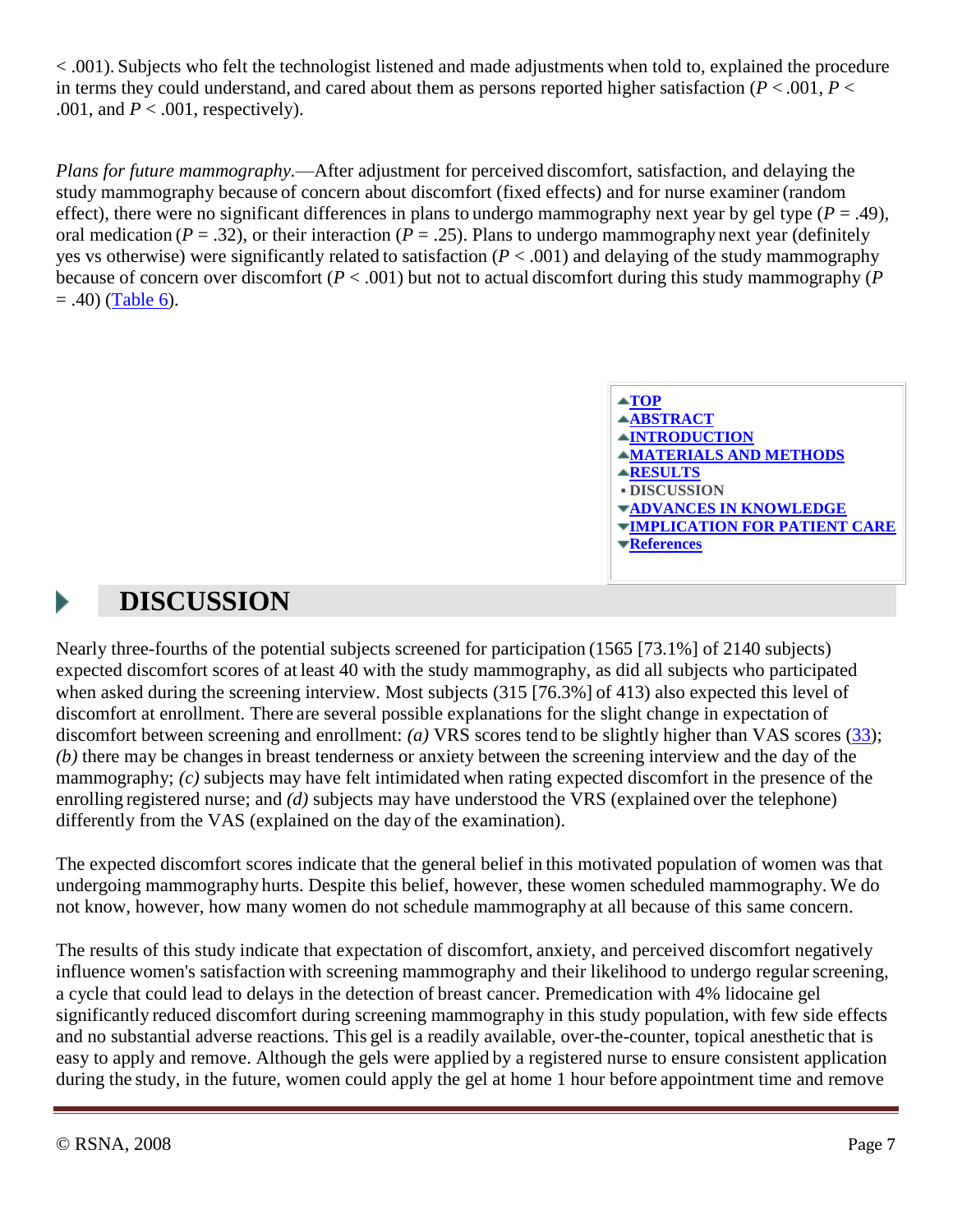it on arrival at the screening facility, minimizing or eliminating additional cost to the facility. Lidocaine gel would be especially useful to women who expect discomfort and may be tempted to delay or avoid screening mammography.

We found that interactions with the technologists and nurse examiners have a significant effect on discomfort and satisfaction with screening mammography. Identification and mentoring of the attributes and techniques of these professionals that contribute to comfort might help reduce mammography-related discomfort even more. Further study in this area is warranted.

Our study had limitations. Although premedication with 4% lidocaine gel applied to the breasts and chest wall significantly reduced discomfort during mammography compared with placebo or no gel, the magnitude of the reduction may need to be balanced against the cost of the gel and the time required for self-application. We did not attempt to quantify these costs, but we believe them to be low. The study population included only women who expected greater discomfort. It is unknown whether the findings apply to women who do not expect much discomfort.

Lidocaine gel significantly reduced discomfort during mammography even though the gel was removed at least 30 minutes, and sometimes more than 60 minutes, before mammography. The reduction in discomfort may be even greater if mammography were performed immediately after gel removal.

As is standard in this facility, a minimum of two films were obtained for each breast, but the total number of films obtained for each subject was not recorded. It would be interesting to know whether discomfort scores varied significantly by the number of films obtained, and further study may be warranted. This study was limited to a single site with a homogeneous population. Expansion to multiple sites with a more heterogeneous population may change the outcome, and further exploration is encouraged.

In conclusion, premedication with 4% lidocaine gel applied to the skin of the breasts and chest wall significantly reduces discomfort during screening mammography in women who expect greater discomfort. This simple intervention could be offered to these women to improve the mammography experience and break the cycle of anxiety and fear that leads to delays and avoidance of this potentially lifesaving procedure.

# **ADVANCES IN KNOWLEDGE**

- Premedication with 4% lidocaine gel applied to the breasts and chest wall provided a significant reduction in discomfort during mammography  $(P = .01)$ .
- Discomfort significantly decreased satisfaction with the mammography experience  $(P < .001)$ .
- Satisfaction had a significant effect on plans for undergoing future mammography  $(P < .001)$ .
- Delaying the study mammography because of fear of discomfort had a significant effect on plans for undergoing future mammography  $(P < .001)$ .
- Discomfort and satisfaction were significantly affected by the mammographic technologist (*P* < .001 for discomfort,  $P = .004$  for satisfaction) and interactions with the technologist ( $P < .001$  for both) and nurse examiner ( $P < .001$  for both).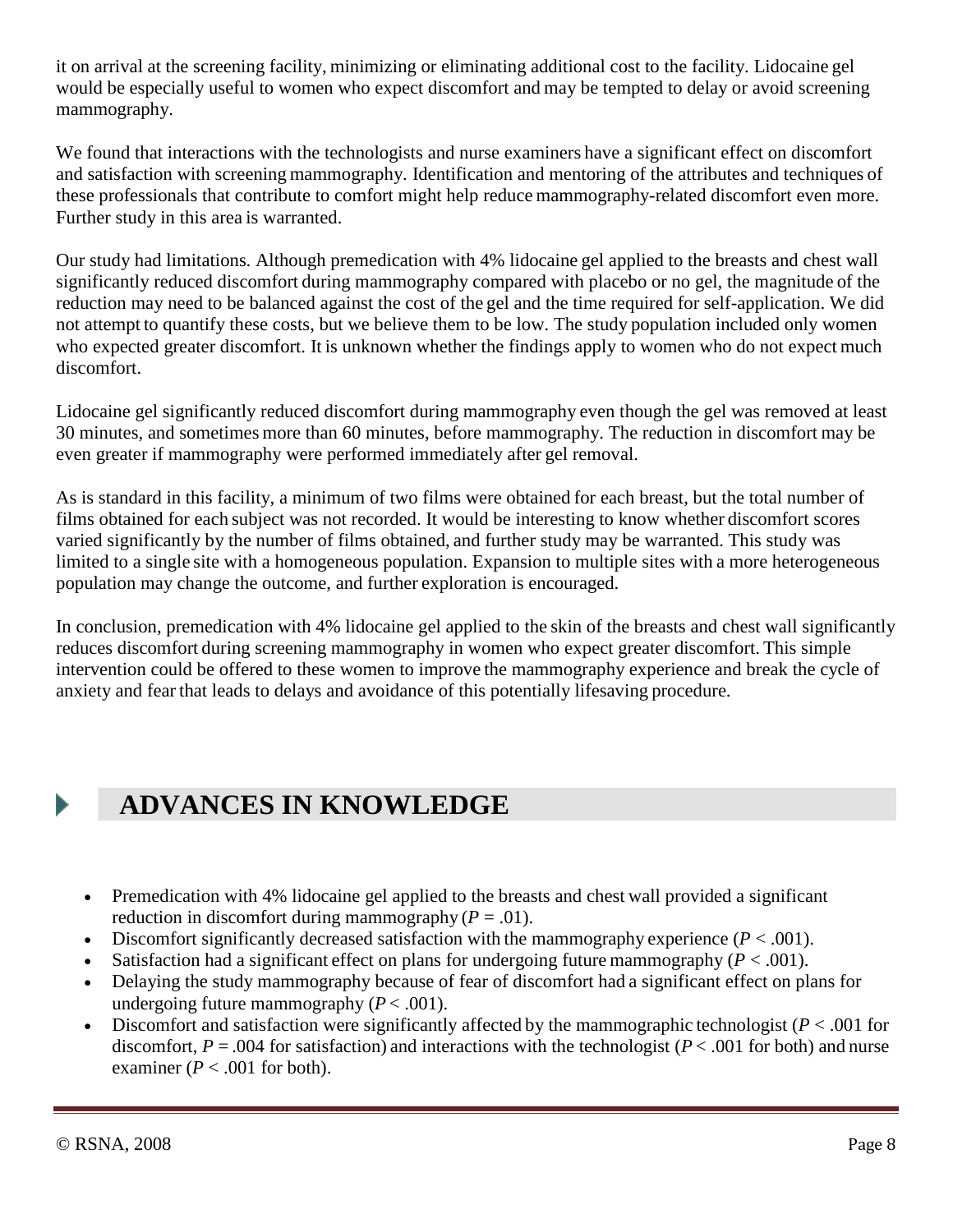### **IMPLICATION FOR PATIENT CARE**

 Premedication with 4% lidocaine gel provided a significant reduction in discomfort during screening mammography, which could improve the likelihood of regular mammographic screening and early detection of breast cancer.

### **FOOTNOTES**

**Abbreviations:** VAS = visual analog scale • VRS = verbal report scale

Author contributions: Guarantor of integrity of entire study, C.K.L.; study concepts/study design or data acquisition or data analysis/interpretation, all authors; manuscript drafting or manuscript revision for important intellectual content, all authors; manuscript final version approval, all authors; literature research, C.K.L.; clinical studies, C.K.L.; statistical analysis, C.K.L., C.J.J., P.G.M.; and manuscript editing, all authors

See Materials and Methods for pertinent disclosures.

### **References**

- 1. American Cancer Society. Breast cancer facts and figures 2005–2006. Atlanta, Ga: American Cancer Society, 2005.
- 2. Radice D. Breast cancer management: quality of life and cost considerations. Pharmacoeconomics 2003;21(6):383–396[.\[Medline\]](http://radiology.rsnajnls.org/cgi/external_ref?access_num=12678566&link_type=MED)
- 3. Berry DA, Cronin KA, Plevritis SK, et al. Effect of screening and adjuvant therapy on mortality from breast cancer. N Engl J Med 2005;353(17):1784–1792[.\[Abstract/Free](http://radiology.rsnajnls.org/cgi/ijlink?linkType=ABST&journalCode=nejm&resid=353/17/1784) Full Text]
- 4. Eyre H, Kahn R, Robertson RM; ACS/ADA/AHA Collaborative Writing Committee. Preventing cancer, cardiovascular disease, and diabetes: a common agenda for the American Cancer Society, the American Diabetes Association, and the American Heart Association. CA Cancer J Clin 2004;54(4):190– 207[.\[Abstract/Free](http://radiology.rsnajnls.org/cgi/ijlink?linkType=ABST&journalCode=canjclin&resid=54/4/190) Full Text]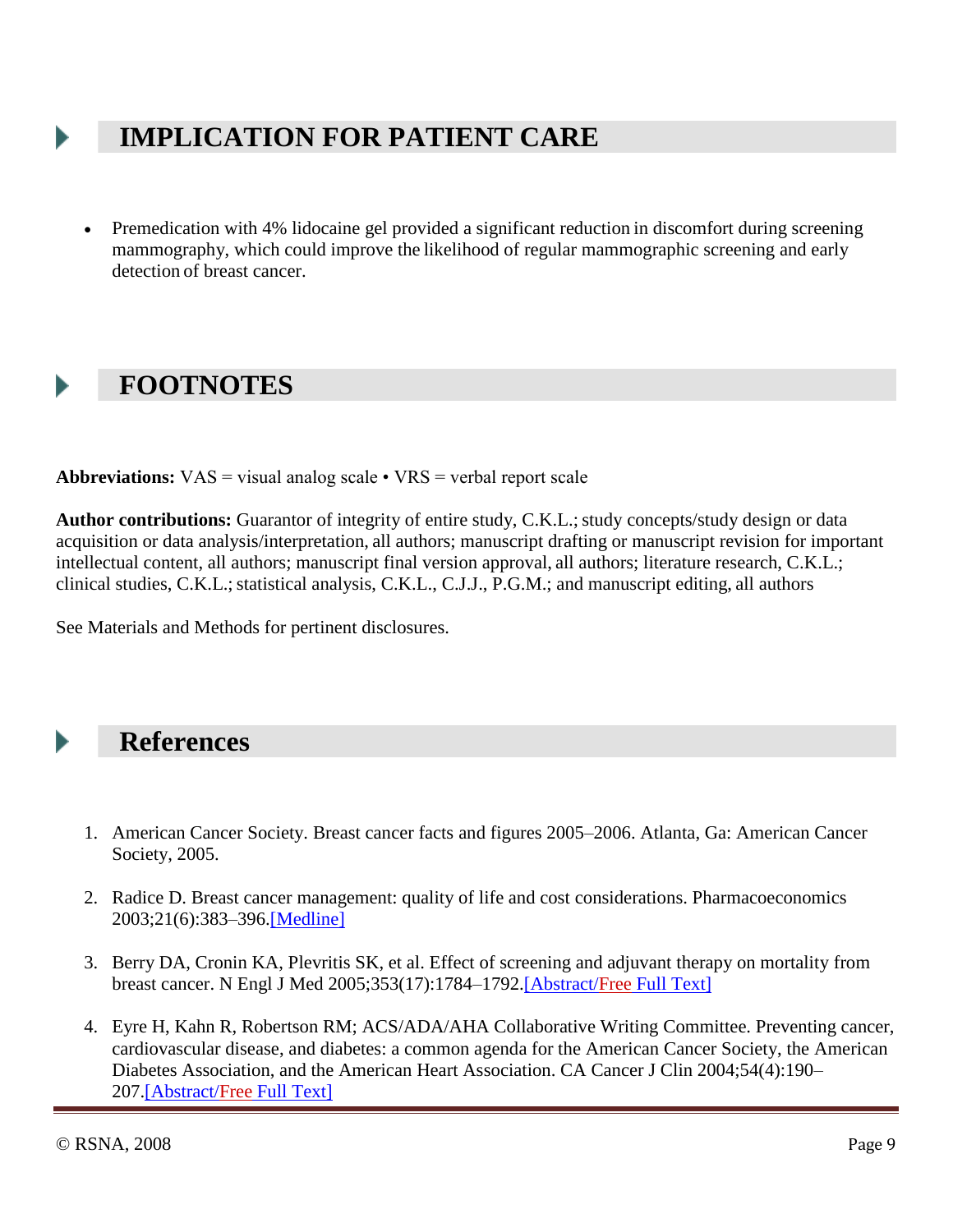- 5. Humphrey LL, Helfand M, Chan BK, Woolf SH. Breast cancer screening: a summary of the evidence for the U.S. Preventive Services Task Force. Ann Intern Med 2002;137(5 pt 1):347–360.
- 6. Duffy SW, Tabar L, Chen HH, et al. The impact of organized mammography service screening on breast carcinoma mortality in seven Swedish counties. Cancer 2002;95(3):458–469[.\[Medline\]](http://radiology.rsnajnls.org/cgi/external_ref?access_num=12209737&link_type=MED)
- 7. Tabar L, Vitak B, Chen HH, Yen MF, Duffy SW, Smith RA. Beyond randomized controlled trials: organized mammographic screening substantially reduces breast carcinoma mortality. Cancer 2001;91(9):1724–1731[.\[Medline\]](http://radiology.rsnajnls.org/cgi/external_ref?access_num=11335897&link_type=MED)
- 8. U.S. Department of Health and Human Services. HHS affirms value of mammography for detecting breast cancer, Feb 21 2002. U.S. Department of Health and Human Services Web site. [http://www.hhs.gov/news/press/2002pres/20020221.html.](http://www.hhs.gov/news/) Accessed June, 2008.
- 9. Breen N, Cronin KA, Meissner HI, et al. Reported drop in mammography: is this cause for concern? Cancer 2007;109(12):2405–2409[.\[Medline\]](http://radiology.rsnajnls.org/cgi/external_ref?access_num=17503429&link_type=MED)
- 10. Baines CJ, To T, Wall C. Women's attitudes to screening after participation in the National Breast Screening Study: a questionnaire survey. Cancer 1990;65(7):1663–1669[.\[Medline\]](http://radiology.rsnajnls.org/cgi/external_ref?access_num=2311075&link_type=MED)
- 11. Clark RA. Economic issues in screening mammography. AJR Am J Roentgenol 1992;158(3):527– 534[.\[Abstract/Free](http://radiology.rsnajnls.org/cgi/ijlink?linkType=ABST&journalCode=ajronline&resid=158/3/527) Full Text]
- 12. Glockner SM, Holden MG, Hilton SV, Norcross WA. Women's attitudes toward screening mammography. Am J Prev Med 1992;8(2):69–77[.\[Medline\]](http://radiology.rsnajnls.org/cgi/external_ref?access_num=1599723&link_type=MED)
- 13. Kornguth PJ, Rimer BK, Conaway MR, et al. Impact of patient-controlled compression on the mammography experience. Radiology 1993;186(1):99–102[.\[Abstract/Free](http://radiology.rsnajnls.org/cgi/ijlink?linkType=ABST&journalCode=radiology&resid=186/1/99) Full Text]
- 14. Levy-Storms L. Predictors of varying levels of nonadherence to mammography screening in older women. J Am Geriatr Soc 2004;52(5):768–773[.\[Medline\]](http://radiology.rsnajnls.org/cgi/external_ref?access_num=15086659&link_type=MED)
- 15. Sapir R. Does mammography hurt? J Pain Symptom Manage 2003;25(1):53–63[.\[Medline\]](http://radiology.rsnajnls.org/cgi/external_ref?access_num=12565189&link_type=MED)
- 16. Stein JA, Fox SA, Murata PJ. The influence of ethnicity, socioeconomic status, and psychological barriers on use of mammography. J Health Soc Behav 1991;32(2):101–113[.\[Medline\]](http://radiology.rsnajnls.org/cgi/external_ref?access_num=1861047&link_type=MED)
- 17. Wallis C. A puzzling plague. Time. January 14, 1991;52.
- 18. Keefe FJ, Hauck ER, Egert J, Rimer B, Kornguth P. Mammography pain and discomfort: a cognitivebehavioral perspective. Pain 1994;56(3):247–260[.\[Medline\]](http://radiology.rsnajnls.org/cgi/external_ref?access_num=8022619&link_type=MED)
- 19. Nielsen B, Mioskowski C, Dibble S. Pain with mammography: fact or fiction? Oncol Nurs Forum 1993;20(4):639–642[.\[Medline\]](http://radiology.rsnajnls.org/cgi/external_ref?access_num=8321705&link_type=MED)
- 20. Rutter DR, Calnan M, Vaile MS, Field S, Wade KA. Discomfort and pain during mammography: description, prediction, and prevention. BMJ 1992;305(6851):443–445[.\[Medline\]](http://radiology.rsnajnls.org/cgi/external_ref?access_num=1392955&link_type=MED)